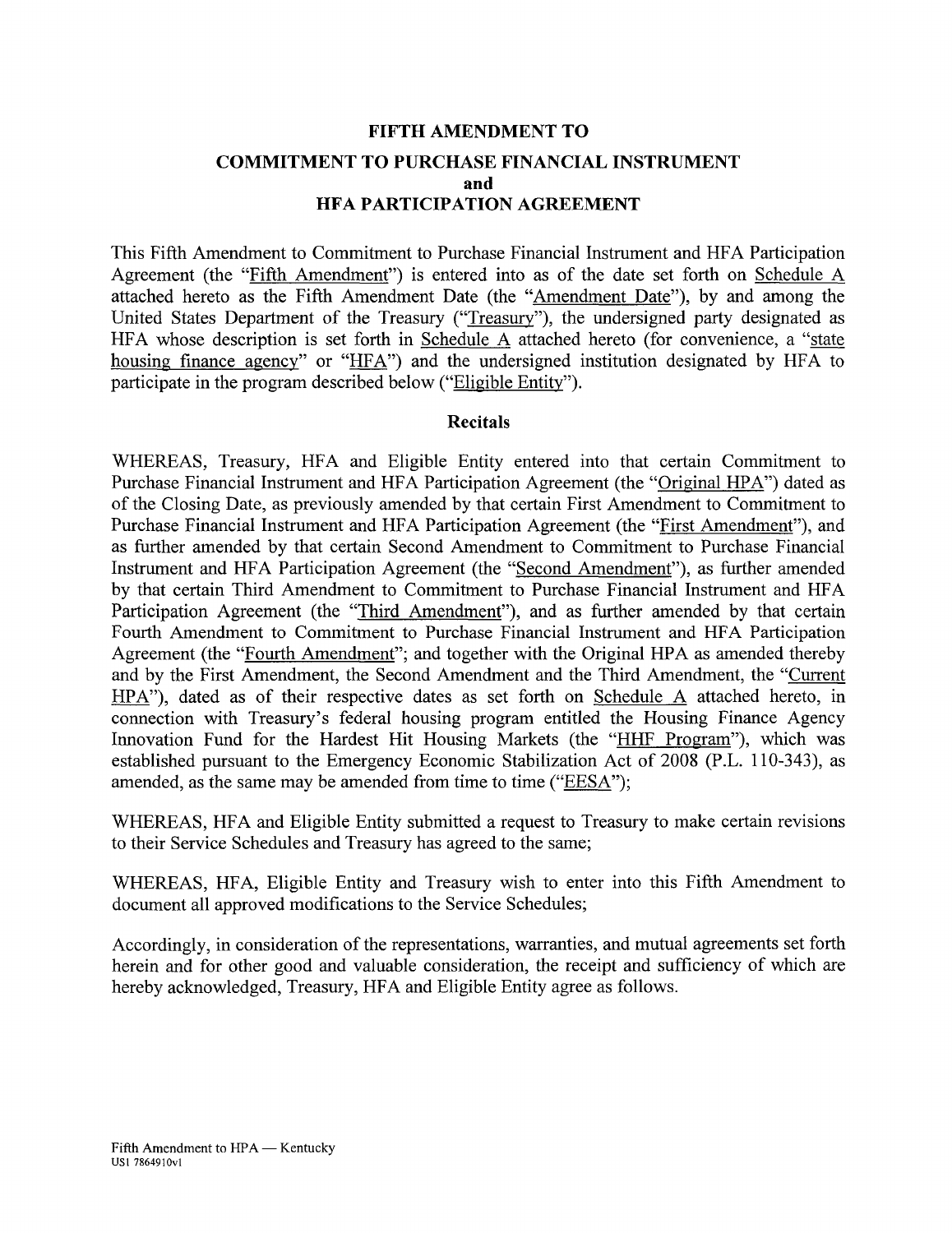### **Agreement**

### **1. Amendments**

A. Definitions. All references in the Current HPA to the "Agreement" shall mean the Current HPA, as further amended by this Fifth Amendment; and all references in the Current HPA to Schedules A or B shall mean the Schedules A or B attached to this Fifth Amendment. All references herein to the "HPA" shall mean the Current HPA, as further amended by this Fifth Amendment.

B. Schedule A. Schedule A attached to the Current HPA is hereby deleted in its entirety and replaced with Schedule A attached to this Fifth Amendment.

C. Schedule B. Schedule B attached to the Current HPA is hereby deleted in its entirety and replaced with Schedule B attached to this Fifth Amendment.

### **2. Representations, Warranties and Covenants**

A. HFA and Eligible Entity. HFA and Eligible Entity, each for itself, make the following representations, warranties and covenants to Treasury and the truth and accuracy of such representations and warranties and compliance with and performance of such covenants are continuing obligations of HFA and Eligible Entity, each as to itself. In the event that any of the representations or warranties made herein cease to be true and correct or HFA or Eligible Entity breaches any of its covenants made herein, HFA or Eligible Entity, as the case may be, agrees to notify Treasury immediately and the same shall constitute an Event of Default under the HPA.

(1) HFA and Eligible Entity each hereby certifies, represents and warrants as of the date hereof that each of the representations and warranties of HFA or Eligible Entity, as applicable, contained in the HPA are true, correct, accurate and complete in all material respects as of the date hereof. All covenants of HFA or Eligible Entity, as applicable, contained in the HPA shall remain in full force and effect and neither HFA, nor Eligible Entity is in breach of any such covenant.

(2) Eligible Entity has the full corporate power and authority to enter into, execute, and deliver this Fifth Amendment and any other closing documentation delivered to Treasury in connection with this Fifth Amendment, and to perform its obligations hereunder and thereunder.

(3) HFA has the full legal power and authority to enter into, execute, and deliver this Fifth Amendment and any other closing documentation delivered to Treasury in connection with this Fifth Amendment, and to perform its obligations hereunder and thereunder.

### **3. Miscellaneous**

A. The recitals set forth at the beginning of this Fifth Amendment are true and accurate and are incorporated herein by this reference.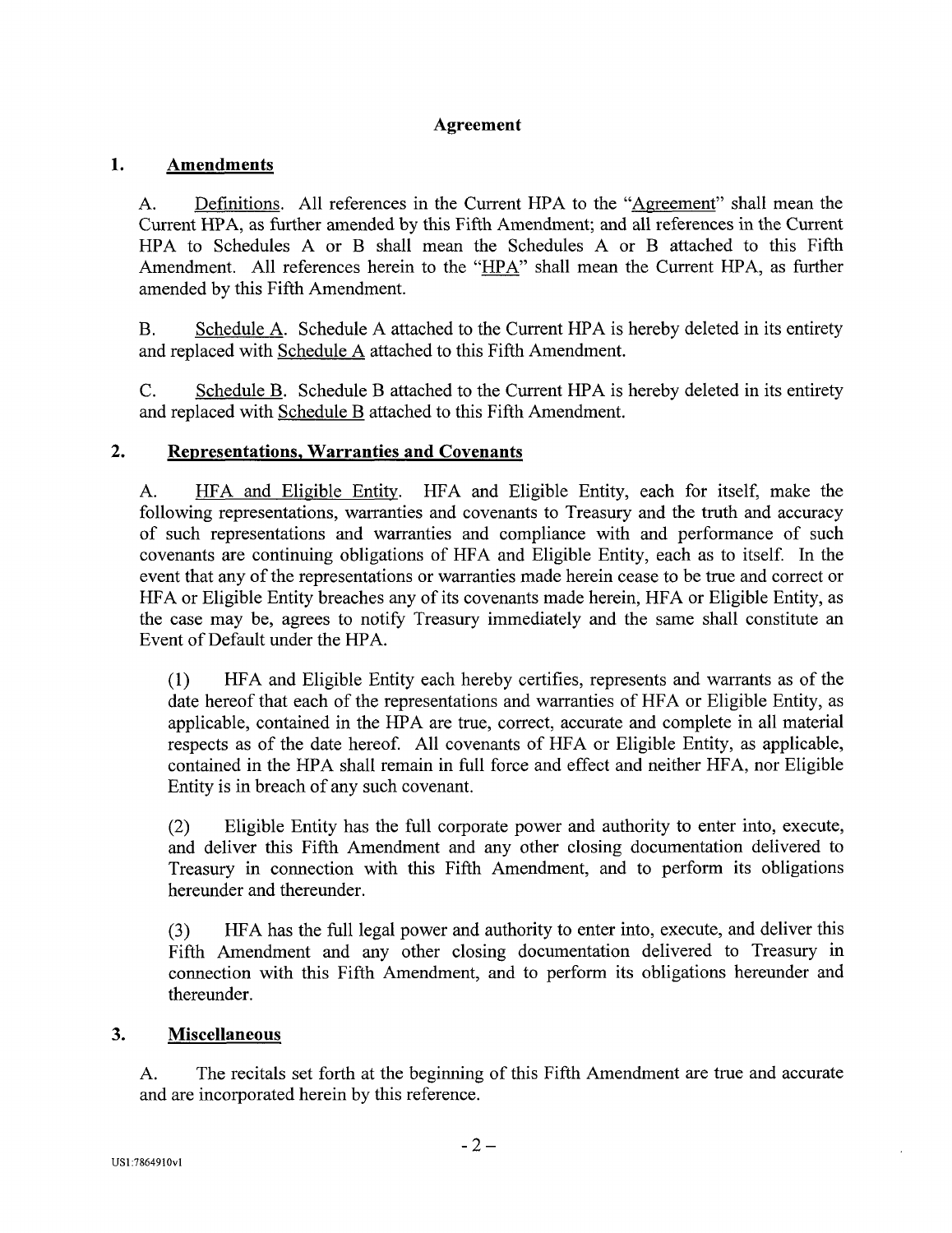B. Capitalized terms used but not defined herein shall have the meanings ascribed to them in the HPA.

C. Any provision of the HPA that is determined to be prohibited or unenforceable in any jurisdiction shall, as to such jurisdiction, be ineffective to the extent of such prohibition or unenforceability without invalidating the remaining provisions of the HPA, and no such prohibition or unenforceability in any jurisdiction shall invalidate such provision in any other jurisdiction.

D. This Fifth Amendment may be executed in two or more counterparts (and by different parties on separate counterparts), each of which shall be deemed an original, but all of which together shall constitute one and the same instrument. Facsimile or electronic copies of this Fifth Amendment shall be treated as originals for all purposes.

# [SIGNATURE PAGE FOLLOWS; REMAINDER OF PAGE INTENTIONALLY LEFT BLANK]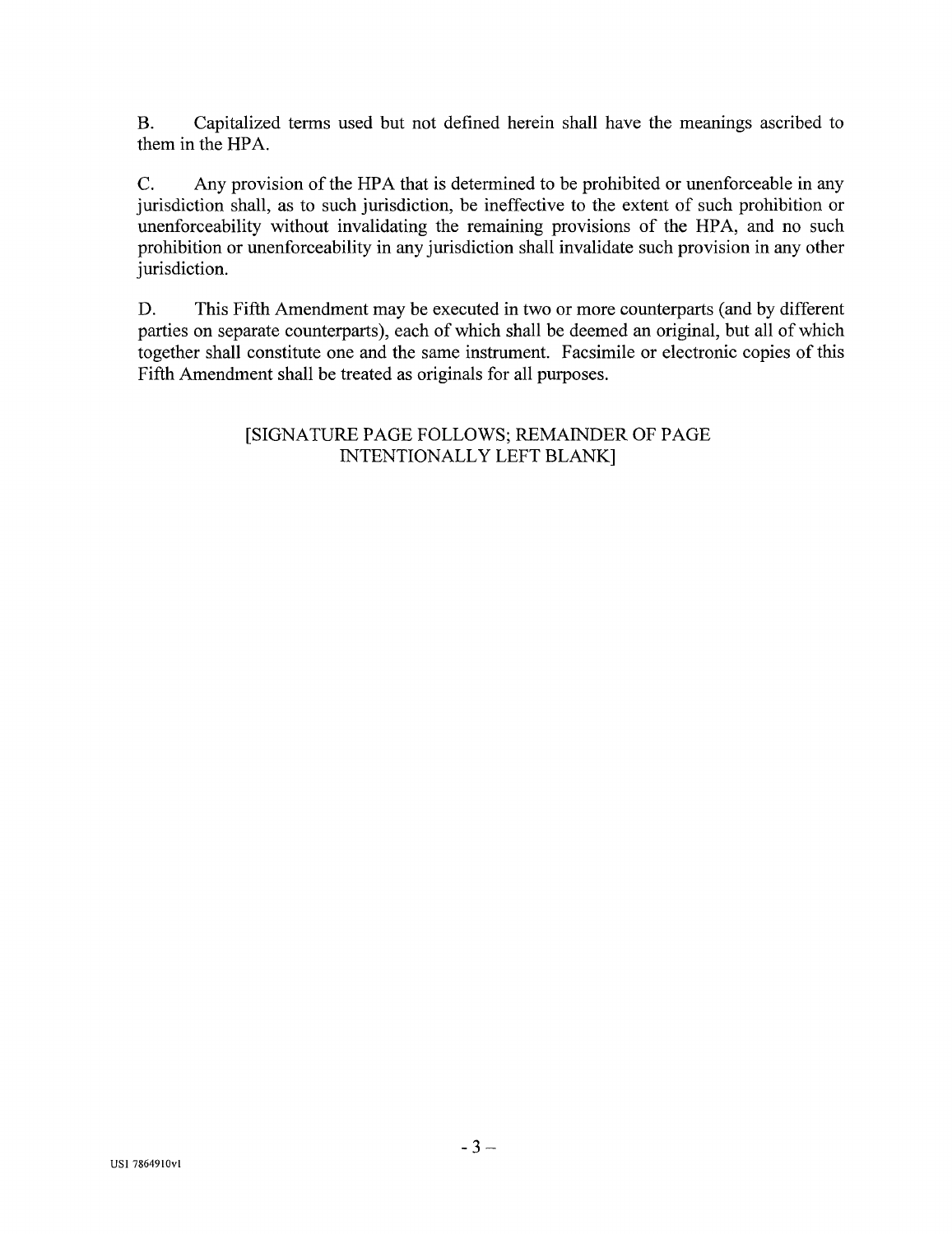**In Witness Whereof,** HFA, Eligible Entity and Treasury by their duly authorized officials hereby execute and deliver this Fifth Amendment to Commitment to Purchase Financial Instrument and HFA Participation Agreement as of the Amendment Date.

### HFA:

### TREASURY:

KENTUCKY HOUSING CORPORATION

UNITED STATES DEPARTMENT OF THE TREASURY

By: /s/ Richard L, McOuadv Name: Richard L. McQuady Title: Chief Executive Officer By:

Name: Timothy G. Massad Title: Assistant Secretary for Financial Stability

# ELIGIBLE ENTITY:

KENTUCKY HOUSING CORPORATION

By: /s/ Karen Quinn Name: Karen Quinn Title: Deputy General Counsel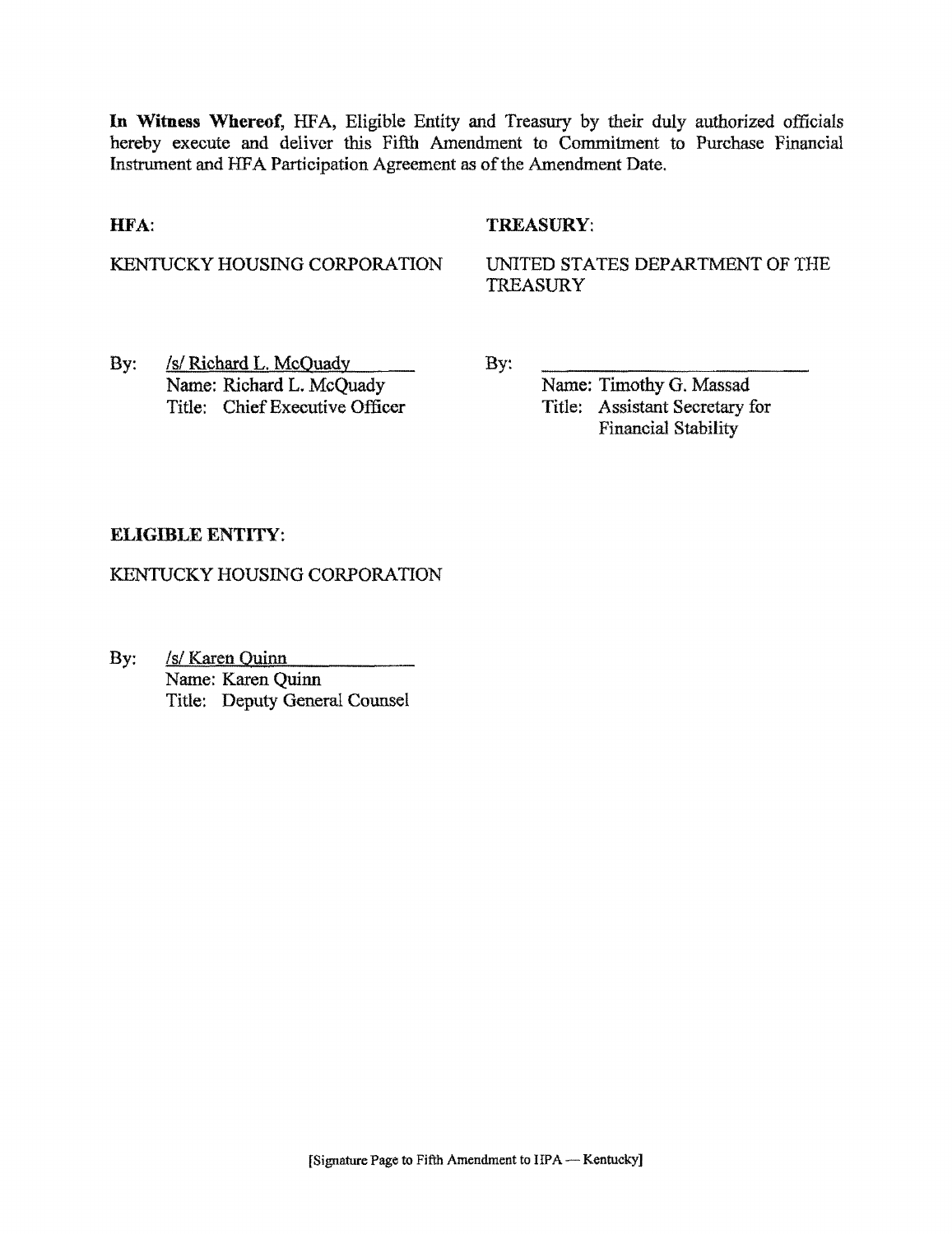In Witness Whereof, HFA, Eligible Entity and Treasury by their duly authorized officials hereby execute and deliver this Fifth Amendment to Commitment to Purchase Financial Instrument and HFA Participation Agreement as of the Amendment Date.

HFA:

#### TREASURY:

KENTUCKY HOUSING CORPORATION

UNITED STATES DEPARTMENT OF THE **TREASURY** 

 $By:$   $\frac{1}{100}$ 

By:

Name; Title:

Name: Timothy G. Massad Title: Assistant Secretary for Financial Stability

ELIGIBLE ENTITY:

KENTUCKY HOUSING CORPORATION

By:

Name: Title: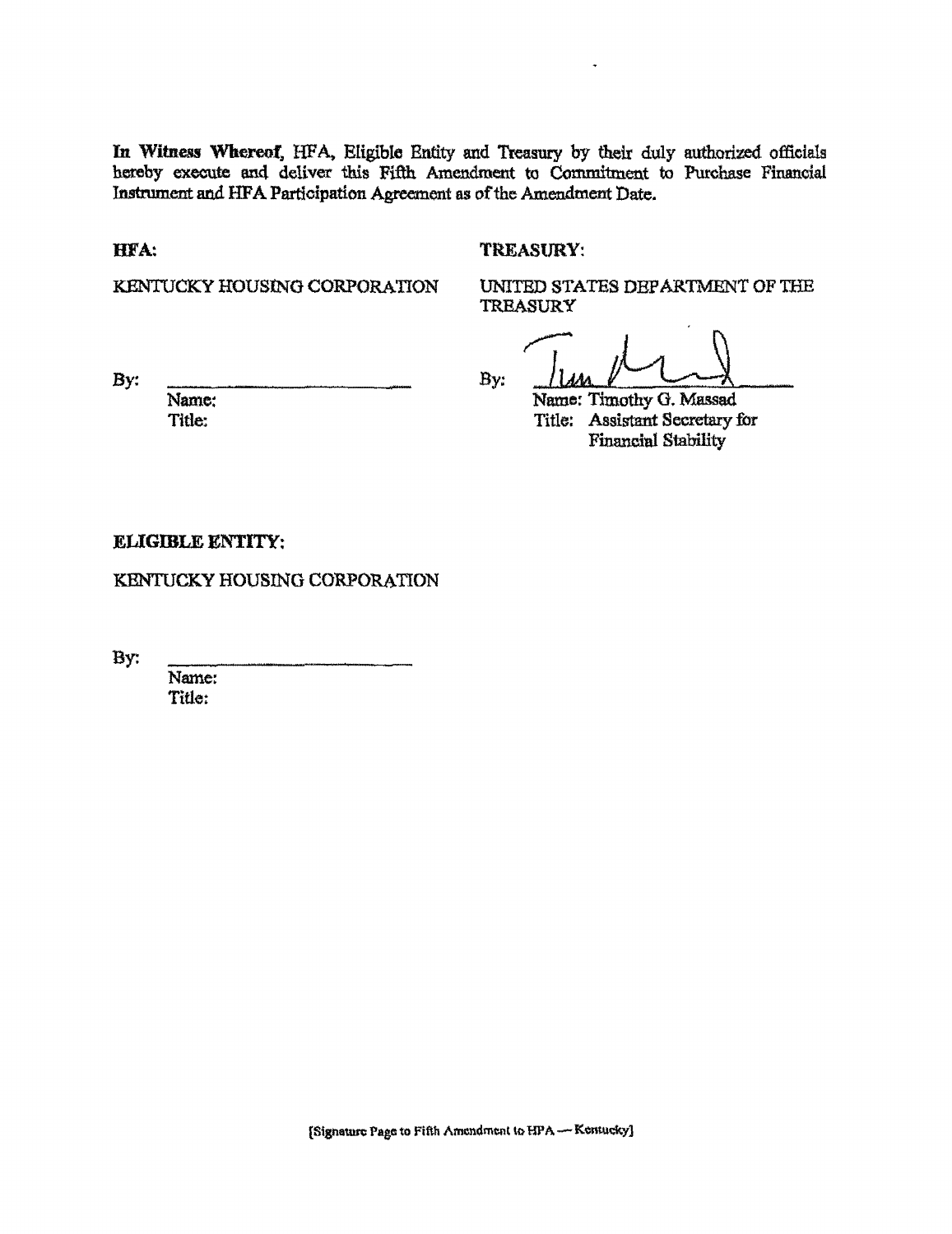# **EXHIBITS AND SCHEDULES**

Schedule A Basic Information<br>Schedule B Service Schedules

Service Schedules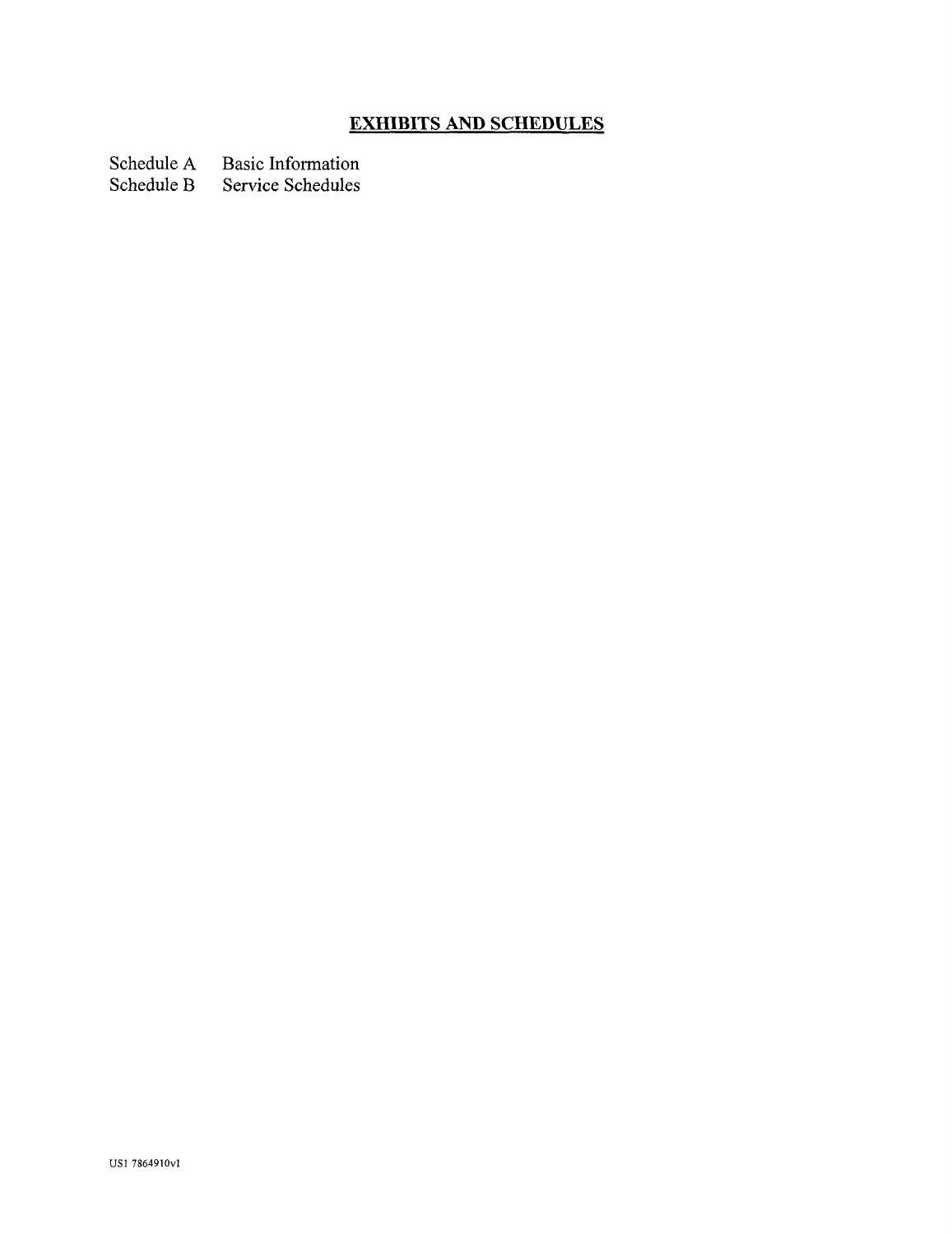### **SCHEDULE A**

## **BASIC INFORMATION**

| Eligible Entity Information:            |                                            |
|-----------------------------------------|--------------------------------------------|
| Name of the Eligible Entity:            | Kentucky Housing Corporation               |
| Corporate or other organizational form: | independent, de jure Municipal Corporation |
| Jurisdiction of organization:           | Kentucky                                   |
| Notice Information:                     |                                            |

| HFA Information:                                                             |                                                    |
|------------------------------------------------------------------------------|----------------------------------------------------|
| Name of HFA:                                                                 | Kentucky Housing Corporation <sup>1</sup>          |
| Organizational form:                                                         | independent, <i>de jure</i> Municipal Corporation  |
| Date of Application:                                                         | September 1, 2010                                  |
| Date of Action Plan:                                                         | September 1, 2010                                  |
| Notice Information:                                                          | Same as notice information for Eligible<br>Entity. |
| Program Participation Cap:                                                   | \$148,901,875.00                                   |
| Portion of Program Participation Cap<br>Representing Original HHF Funds:     | N/A                                                |
| Portion of Program Participation Cap<br>Representing Unemployment HHF Funds: | \$55,588,050.00                                    |

<sup>1</sup> References in the Agreement to the term "HFA" shall mean the Kentucky Housing Corporation ("KHC") in its capacity as HFA as such term is used in the Agreement; and references in the Agreement to the term "Eligible Entity" shall mean KHC, in its capacity as Eligible Entity as such term is used in the Agreement.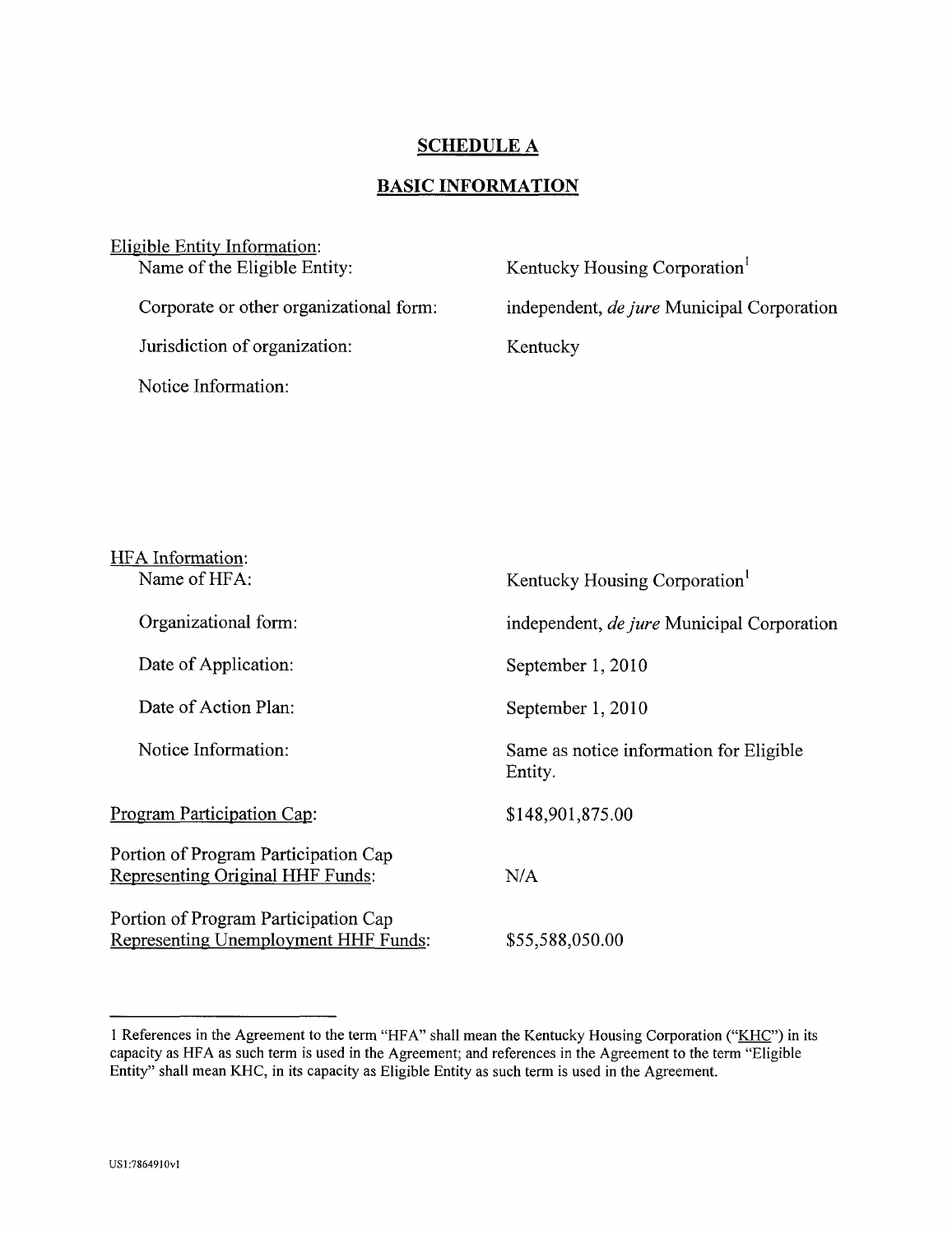| Permitted Expenses:                                    | \$15,351,875.00                           |
|--------------------------------------------------------|-------------------------------------------|
| Closing Date:                                          | September 23, 2010                        |
| <b>First Amendment Date:</b>                           | September 29, 2010                        |
| Second Amendment Date:                                 | December 16, 2010                         |
| Third Amendment Date:                                  | March 31, 2011                            |
| Fourth Amendment Date:                                 | September 28, 2011                        |
| <b>Fifth Amendment Date:</b>                           | May 3, 2012                               |
| <b>Eligible Entity Depository Account Information:</b> | See account informa<br>Depository Account |

See account information set forth in the Depository Account Control Agreement between Treasury and Eligible Entity regarding the HHF Program.

 $\chi^{\pm}$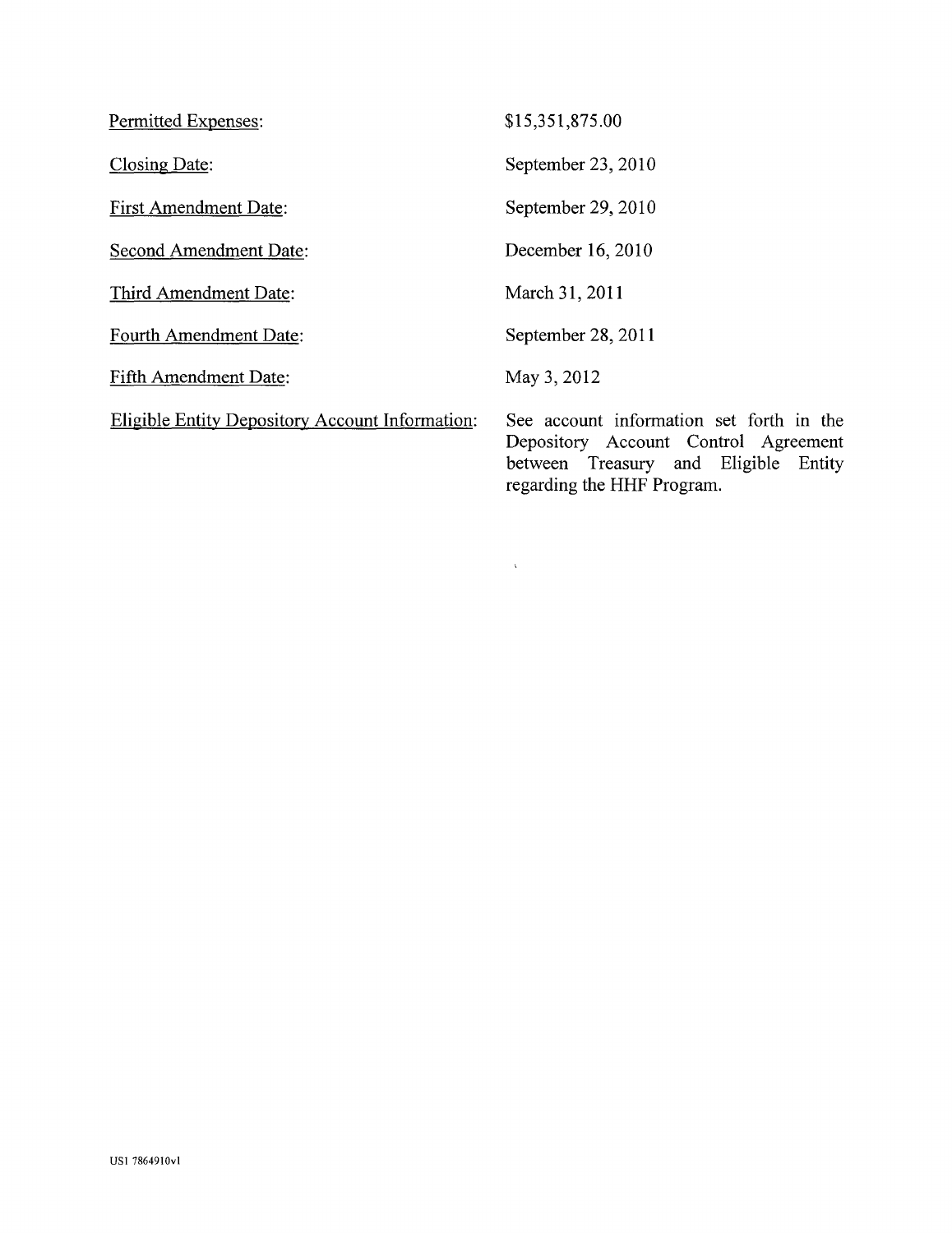### **SCHEDULE B**

### SERVICE SCHEDULES

The Service Schedules attached as Schedule B to the Current HPA are hereby deleted in their entirety and replaced with the attached Service Schedules (numbered sequentially as Service Schedule B-l, Service Schedule B-2, et. seq.), which collectively comprise Schedule B to the HPA.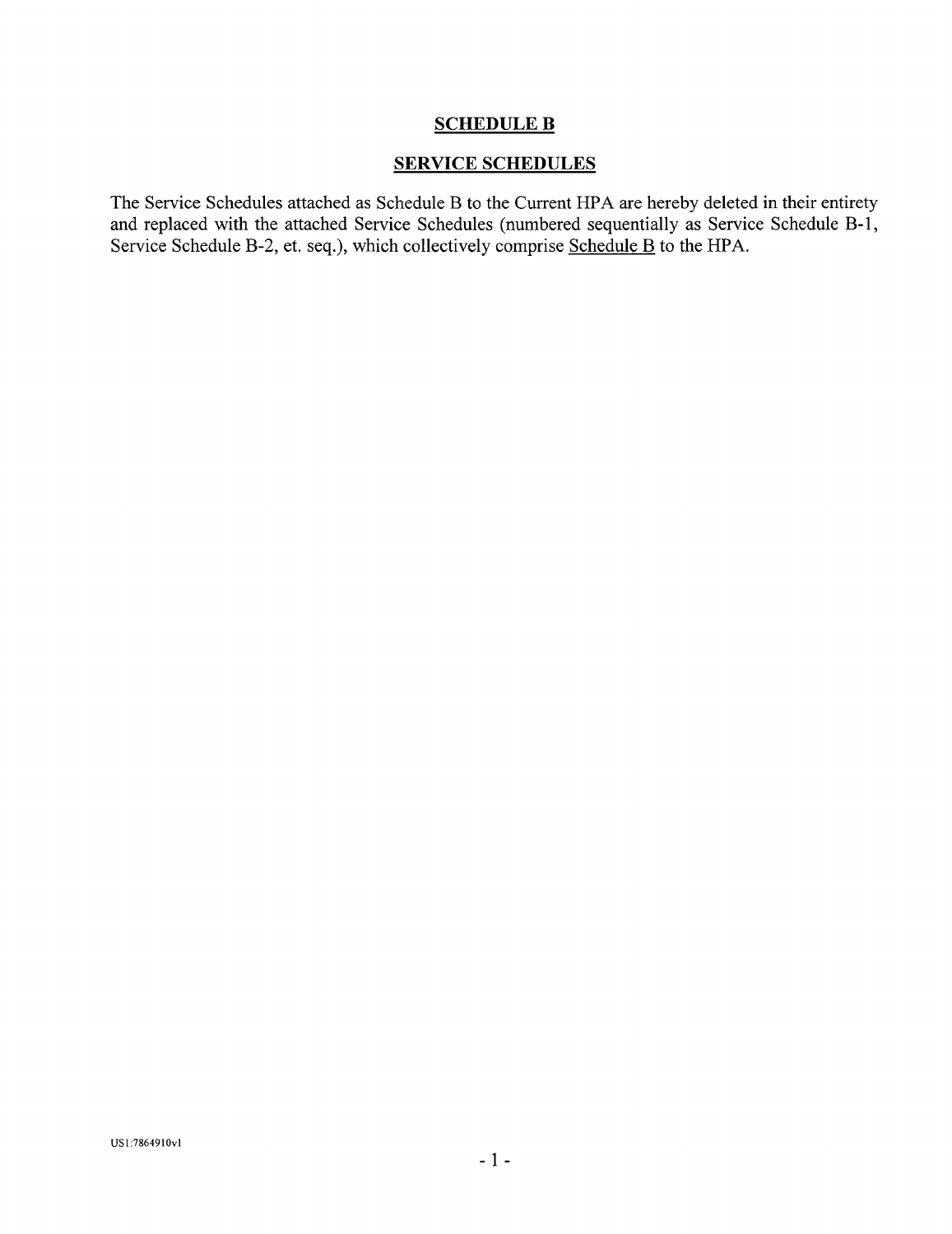# SERVICE SCHEDULE B-l

# KENTUCKY HOUSING CORPORATION

# KENTUCKY UNEMPLOYMENT BRIDGE PROGRAM

# **Summary Guidelines**

| 1.                 | <b>Program Overview</b>                    | The Kentucky Housing Corporation's (KHC) Kentucky<br>Unemployment Bridge Program (UBP) will provide funds to<br>lenders and servicers on behalf of qualified homeowners who<br>are delinquent on their mortgage payments or anticipate default<br>due to unemployment or substantial underemployment (loss of<br>income). Maximum assistance per household is set at \$25,000.                                                                                                                                                                                                                                                                                |
|--------------------|--------------------------------------------|---------------------------------------------------------------------------------------------------------------------------------------------------------------------------------------------------------------------------------------------------------------------------------------------------------------------------------------------------------------------------------------------------------------------------------------------------------------------------------------------------------------------------------------------------------------------------------------------------------------------------------------------------------------|
|                    |                                            | There is a time limit of 12 months for households to utilize the<br>assistance – assistance ends at the earlier to occur of 12 months<br>from the loan closing or receipt of \$25,000 in assistance, so long<br>as other conditions of eligibility are met and continue. Funds<br>will be available on a first-come/first-served basis.                                                                                                                                                                                                                                                                                                                       |
|                    |                                            | Borrowers will enter the UBP through the statewide<br>Homeownership Protection Center operated by KHC.<br>Applications will be processed by housing counseling agencies<br>who will return the application to KHC for final underwriting,<br>loan closing, disbursements and loan servicing. Borrowers will<br>not be required to make any portion of the monthly payment. If<br>a household qualifies for the UBP, program funds will be used<br>for 100 percent of the monthly payment and up to $$12,500$ in<br>reinstatement fees to include homeowner's delinquent balance<br>late fees, penalty interest, taxes, insurance, and protective<br>advances. |
| 2.                 | <b>Program Goals</b>                       | To prevent avoidable foreclosure for homeowners who have<br>experienced loss of income due to unemployment or substantial<br>underemployment by providing funds to reinstate, pay the<br>household's mortgage payments during the period of<br>unemployment/underemployment and for two months after re-<br>employment, if needed, up to the maximum dollar threshold for<br>assistance of \$25,000.                                                                                                                                                                                                                                                          |
| 3.                 | <b>Target Population /</b><br><b>Areas</b> | The UBP will be available statewide. No specific population is<br>targeted. During the first 12 months of the UBP, \$10,000,000                                                                                                                                                                                                                                                                                                                                                                                                                                                                                                                               |
|                    |                                            | will be set aside to serve rural counties.                                                                                                                                                                                                                                                                                                                                                                                                                                                                                                                                                                                                                    |
| $\boldsymbol{4}$ . | <b>Total Allocation</b>                    | \$133,550,000.00                                                                                                                                                                                                                                                                                                                                                                                                                                                                                                                                                                                                                                              |
|                    | (Excluding                                 |                                                                                                                                                                                                                                                                                                                                                                                                                                                                                                                                                                                                                                                               |
|                    | <b>Administrative</b>                      |                                                                                                                                                                                                                                                                                                                                                                                                                                                                                                                                                                                                                                                               |
|                    | <b>Expenses</b> )                          |                                                                                                                                                                                                                                                                                                                                                                                                                                                                                                                                                                                                                                                               |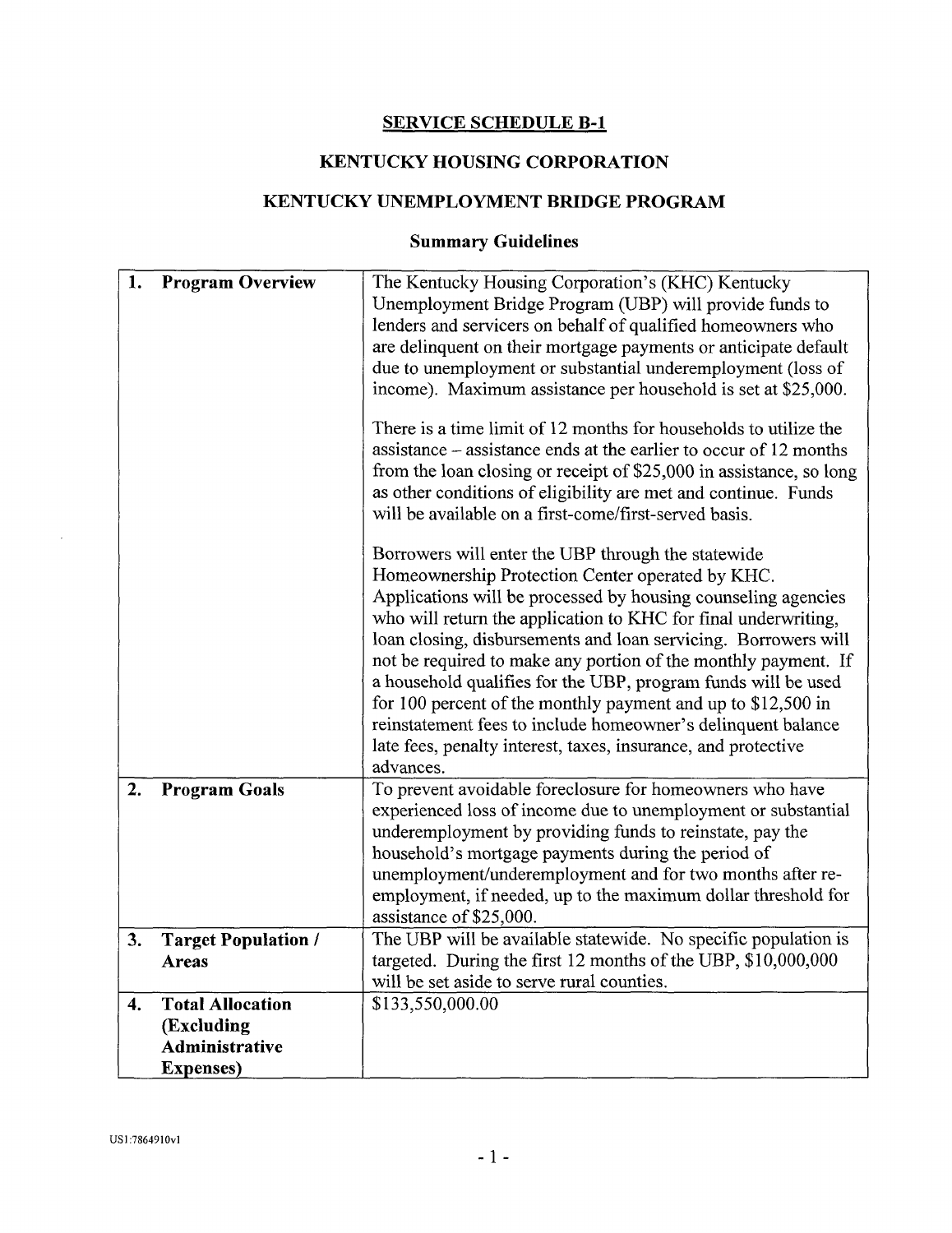| 5.<br><b>Borrower Eligibility</b>                    | All borrowers must submit a hardship affidavit                                                                                                                                                                                                                                                                                                               |
|------------------------------------------------------|--------------------------------------------------------------------------------------------------------------------------------------------------------------------------------------------------------------------------------------------------------------------------------------------------------------------------------------------------------------|
| Criteria                                             | documenting inability to pay their mortgage.                                                                                                                                                                                                                                                                                                                 |
|                                                      | Housing counselors and KHC will determine eligibility for the<br>UBP. Eligible households must meet ALL of the following<br>requirements:                                                                                                                                                                                                                    |
|                                                      | The homeowners must be legal U.S. residents.                                                                                                                                                                                                                                                                                                                 |
|                                                      | The financial hardship must be loss of employment<br>income.                                                                                                                                                                                                                                                                                                 |
|                                                      | Monthly payment of principal, interest, taxes and<br>insurance (PITI) including both first and second lien<br>mortgages must exceed 31 percent of the borrower's<br>monthly gross income at time of application for the HHF<br>funds, including any unemployment benefits, or the<br>homeowner must experience at least a 15 percent<br>reduction in income. |
|                                                      | The homeowner's cash reserves cannot exceed six $(6)$<br>months, excluding retirement. For purposes of the UBP,<br>"cash reserves" is defined as non-retirement liquid assets<br>sufficient to pay the household's PITI for their home<br>$mortgage(s)$ .                                                                                                    |
|                                                      | The homeowner must be experiencing a financial<br>٠<br>hardship due to involuntary loss or reduction in<br>homeowner's income documented by an executed<br>hardship affidavit.                                                                                                                                                                               |
|                                                      | The homeowner must contact KHC or their counselor if<br>there is a change in income or employment during the 12<br>months of UBP participation.                                                                                                                                                                                                              |
| Property / Loan<br>6.<br><b>Eligibility Criteria</b> | Property/Loan Eligibility Requirements:                                                                                                                                                                                                                                                                                                                      |
|                                                      | Owner-occupied primary residence located in Kentucky.                                                                                                                                                                                                                                                                                                        |
|                                                      | Existing single-family homes or condominiums (attached<br>or detached) and manufactured or mobile homes on<br>foundations permanently affixed to real estate owned by<br>the borrower.                                                                                                                                                                       |
| 7.<br><b>Program Exclusions</b>                      | A household is not eligible for the UBP if:                                                                                                                                                                                                                                                                                                                  |
|                                                      | Borrower's total unpaid principal balances exceed<br>\$275,000, including first and second mortgages                                                                                                                                                                                                                                                         |

 $\mathcal{L}(\mathcal{L})$  and  $\mathcal{L}(\mathcal{L})$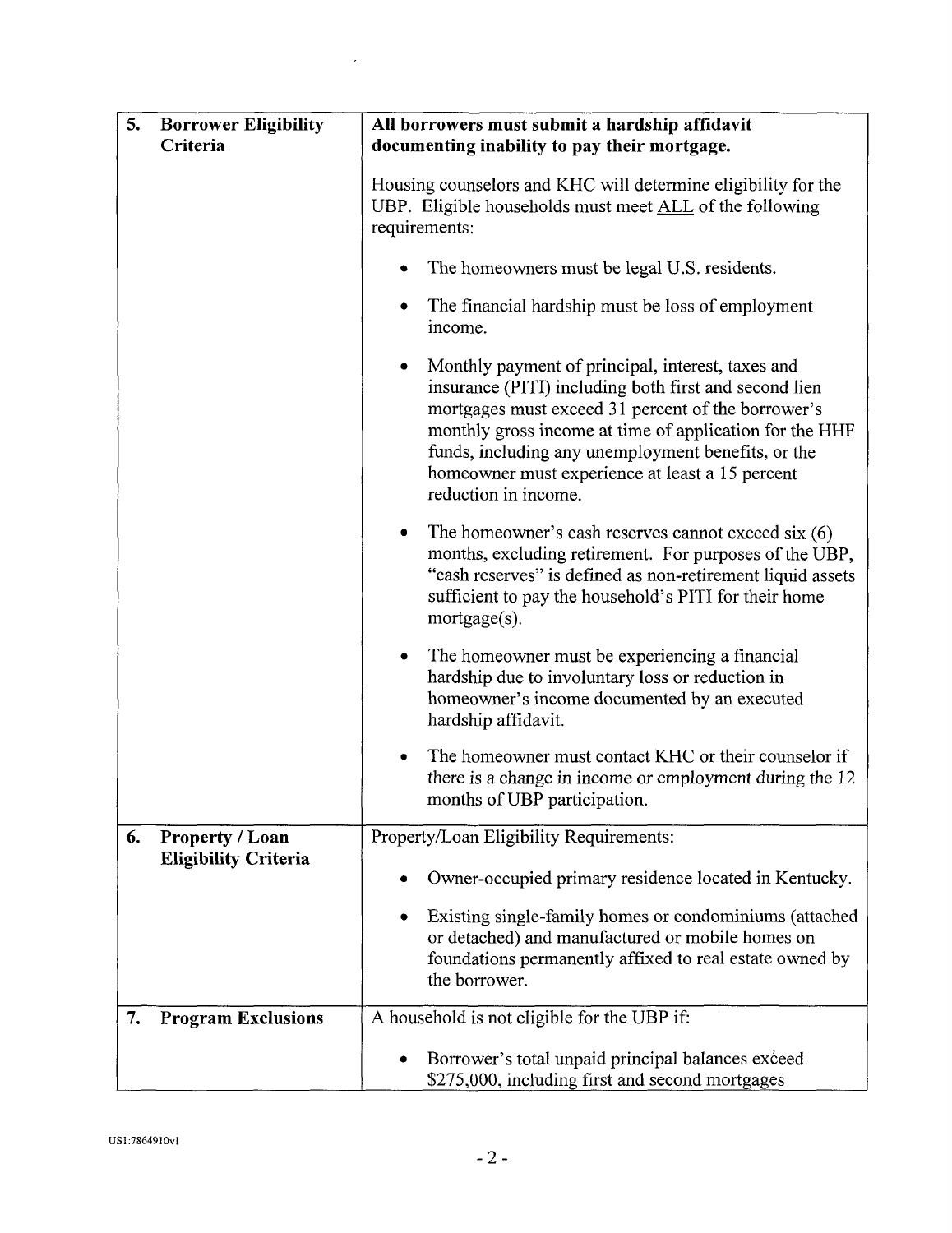|                                      | combined.                                                                                                                                                                                                                                                                                                                                                            |
|--------------------------------------|----------------------------------------------------------------------------------------------------------------------------------------------------------------------------------------------------------------------------------------------------------------------------------------------------------------------------------------------------------------------|
|                                      | Borrower owns other residential or rental property                                                                                                                                                                                                                                                                                                                   |
|                                      | Borrower's hardship is a result of voluntary resignation<br>of employment or voluntary reduction in hours or<br>income.                                                                                                                                                                                                                                              |
|                                      | Borrower's application is for a second home or<br>investment properties.                                                                                                                                                                                                                                                                                             |
|                                      | Borrower does not occupy the property as his/her<br>primary residence.                                                                                                                                                                                                                                                                                               |
|                                      | Borrower's present household income is sufficient to pay<br>$\bullet$<br>mortgage expenses (mortgage payment does not exceed<br>31 percent of gross income) or the borrower has not<br>experienced at least a 15 percent reduction in income.                                                                                                                        |
|                                      | The UBP will not fund job training costs.                                                                                                                                                                                                                                                                                                                            |
| <b>Structure of Assistance</b><br>8. | All assistance will be structured as a 0% interest, non-<br>amortizing, forgivable, nonrecourse loan, secured by a<br>junior lien on the property, which will be forgiven 20<br>percent each year over five years.                                                                                                                                                   |
|                                      | The loan will only be repayable if the borrower sells the<br>property before the period expires and there is sufficient equity<br>to pay the loan.                                                                                                                                                                                                                   |
|                                      | All funds returned to the UBP may be recycled until December<br>31, 2017, thereafter they will be returned to Treasury.                                                                                                                                                                                                                                              |
| Per Household<br>9.<br>Assistance    | Estimated Median - \$9,600<br>Maximum Assistance - \$25,000                                                                                                                                                                                                                                                                                                          |
| 10. Duration of Assistance           | Payment of assistance will end on the first to occur of: (1) 12<br>months from assistance loan closing date, (2) two months after<br>re-employment, $(3)$ the expenditure of the maximum amount of<br>assistance $(\$25,000)$ or $(4)$ the household no longer complies<br>with other required program provisions.                                                   |
|                                      | In the case of a new qualifying event of unemployment or<br>underemployment, the household may re-apply for assistance.<br>Provided, however that new assistance will be made available<br>only to the extent assistance is available, up to the maximum<br>total assistance for the household and the maximum time period<br>for assistance has not been exhausted. |